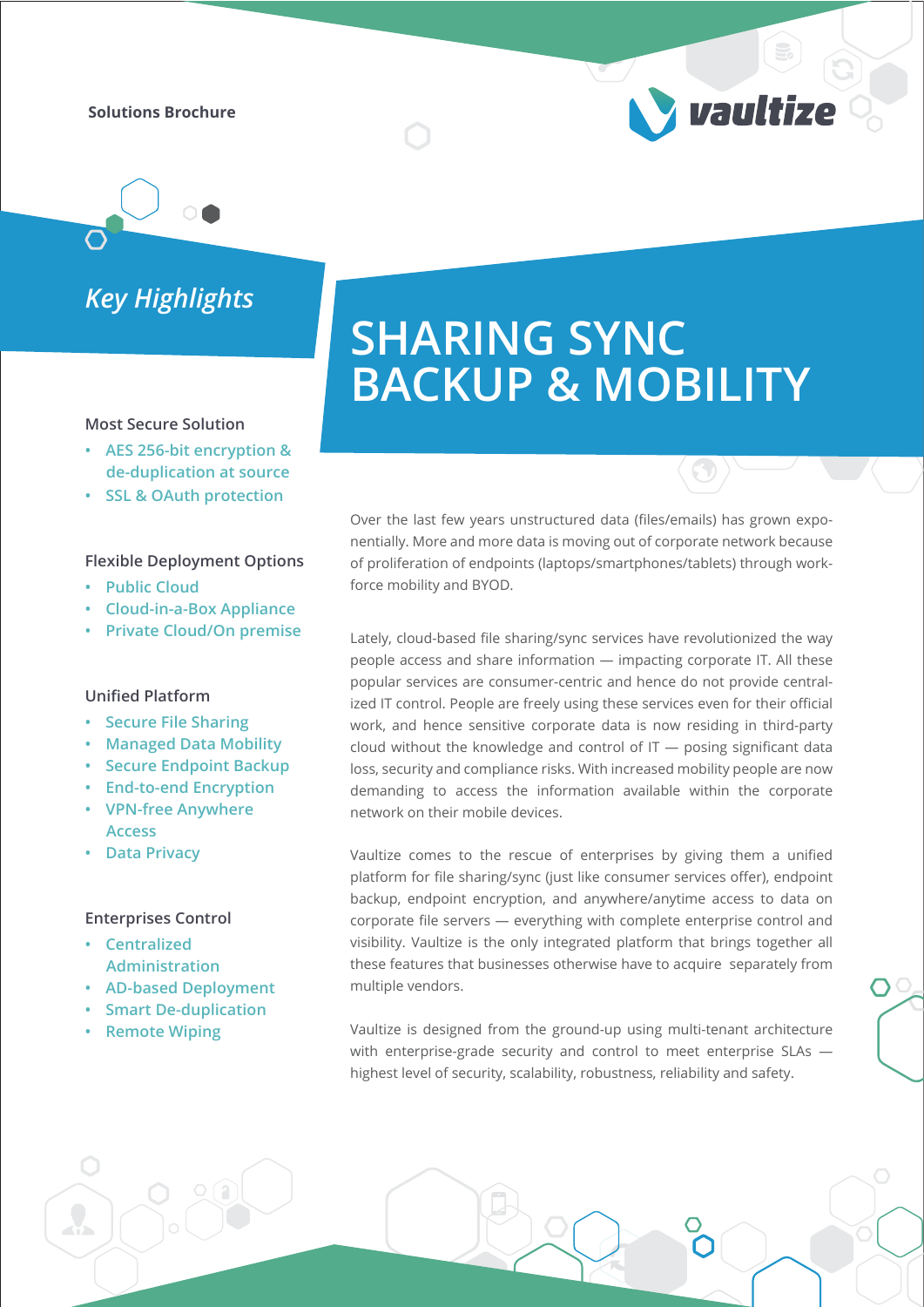# **Highest-level of Security**

Vaultize provides on-disk encryption to protect the critical data on endpoints from unauthorized access and data leakage in case of device loss or theft. Additionally, to secure data "in-transit" during file access, sharing, sync and backup, Vaultize **encrypts the data on device itself** before being transmitted over a secure SSL connection.

vaultize

Vaultize is the only solution in the world that performs encryption and de-duplication together at source (using patent pending technology) — making it the **most secure solution.** Additionally every communication is authenticated using **OAuth.** This effectively provides the same security as VPN, and hence **Vaultize does not require VPN** to access and share corporate data from the endpoints when they are outside the corporate network beyond firewall.

All of this ensures that nobody other than the owner of the data will be able to see the data — while it is stored on his endpoint, while being transmitted over the wire as well as while it is stored on Vaultize server — maintaining complete privacy and end-to-end protection.

## **Deployment Flexibility**

Vaultize provides flexibility to choose the deployment option — **Vaultize public cloud**, **Cloud-in-a-Box Appliance** and **private cloud/on-premise**.

**Vaultize public cloud** is hosted in the world-class data centers of Rackspace, supported by strong and highly knowledgeable teams of both Rackspace and Vaultize. Our public cloud is designed to be secure, scalable, performant and reliable. Vaultize provides 99.5% up-time guarantee and 3-way redundancy for data.

**Vaultize Cloud-in-a-Box Appliance** is a high-performance and reliable hardware powered by the same Vaultize server software that runs in Vaultize public cloud. An integrated appliance makes deployment operationally reliable and easy to manage – avoiding the complexity of managing disparate hardware and software.

Vaultize provides **private cloud** and **on-premise** deployment option in addition to public cloud and Cloud-in-a-Box Appliance. It is particularly useful for businesses that, because of some regulatory requirements, don't have the option to go for the public cloud.

## **Enterprise-class Administration**

 $\overline{\Omega}$ 

Centralized administration has been a key influencer in the design of Vaultize. Web-based administration of Vaultize allows IT administrator to manage company-wide policies and provide control over unstructured data on hundreds/thousands of devices. Administrator can quickly deploy Vaultize client across organization in a few easy steps including through Active Directory.